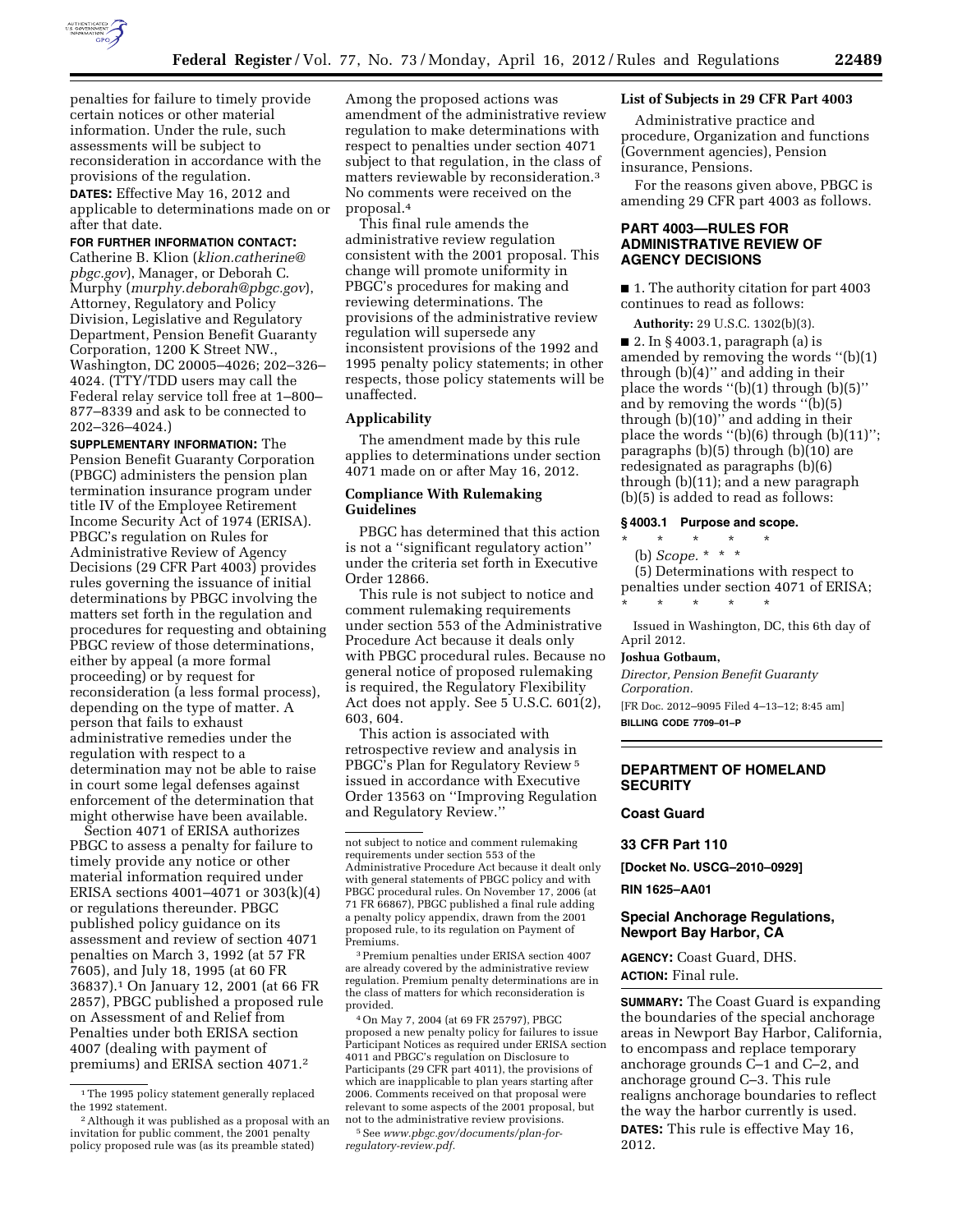**ADDRESSES:** Comments and material received from the public, as well as documents mentioned in this preamble as being available in the docket, are part of docket USCG–2010–0929 and are available online by going to *[http://](http://www.regulations.gov)  [www.regulations.gov,](http://www.regulations.gov)* inserting USCG– 2010–0929 in the ''Keyword'' box, and then clicking ''Search.'' This material is also available for inspection or copying at the Docket Management Facility (M–30), U.S. Department of Transportation, West Building Ground Floor, Room W12–140, 1200 New Jersey

Avenue SE., Washington, DC 20590, between 9 a.m. and 5 p.m., Monday through Friday, except Federal holidays. **FOR FURTHER INFORMATION CONTACT:** If

you have questions on this rule, call or email Lieutenant Lucas Mancini, Coast Guard District Eleven, telephone 510– 437–3801, email

*[Lucas.W.Mancini@uscg.mil.](mailto:Lucas.W.Mancini@uscg.mil)* If you have questions on viewing or submitting material to the docket, call Renee V. Wright, Program Manager, Docket Operations, telephone 202–366–9826. **SUPPLEMENTARY INFORMATION:** 

#### **Regulatory Information**

On December 16, 2011 we published a notice of proposed rulemaking (NPRM) entitled ''Anchorage Regulations: Subpart A—Special Anchorage Regulations, Newport Bay Harbor, CA'' in the **Federal Register** (76 FR 78185). We received no comments on the proposed rule. No request for public meeting was made.

### **Basis and Purpose**

The legal basis for this rule is: 33 U.S.C. 471, 1221 through 1236, 2030, 2035, 2071; 33 CFR 1.05–1; and Department of Homeland Security Delegation No. 0170.1, which collectively authorize the Coast Guard to define anchorage grounds.

This rule expands the designated special anchorage areas in Newport Bay Harbor, and removes other anchorage grounds, to align with the actual placement of existing mooring areas and reflect the way the harbor is currently used.

### **Background**

Due to enhanced anchorage population over the years, the mooring areas being used in Newport Bay Harbor are nominally larger than the special anchorage areas originally charted in 33 CFR 110.95. As moorings were added or overhauled, the new moorings would fall outside the existing boundaries, resulting in moorings lying outside the charted areas. Similarly, the anchorage grounds designated in 33 CFR 110.212 were originally used as temporary

overflow anchorages, but are now used regularly. Harbor users have been accustomed to this placement for the last 10 years.

The Mooring Master Plan Subcommittee of the City of Newport Harbor Commission led an outreach campaign involving a series of public meetings about aligning the anchorage regulations with actual harbor use patterns, and we understand that it did not receive any opposition from the waterway users. After these public meetings, the City of Newport asked the Coast Guard to amend its anchorage regulations. The Coast Guard therefore solicited public comment on proposed changes in the NPRM mentioned above. We received no comment on the proposal.

### **Discussion of Changes**

The Coast Guard is finalizing the proposal without changes and realigning the anchorage boundaries in order to reflect the way the harbor currently is used. This rule removes § 110.212 and the three anchorage grounds found therein (anchorages C–1, C–2, C–3). The area covered by those anchorages is incorporated into the special anchorage area regulations at § 110.95. Anchorage C–1 is incorporated into area B–1 under revised § 110.95(m), and anchorages C–2 and C–3 is incorporated into area A–11 under revised § 110.95(k). An image of the anchorage areas is available in the docket.

The enlargement of the special anchorage areas does not pose any waterway or navigational hazard, or restrict harbor use in any way. The Army Corps of Engineers has been consulted and did not have any opposition. We anticipate that this rule would have no impact on fishing or boating because the amendment adjusts the lines to fit the current layout of moorings in Newport Harbor. Small craft are not restricted in the harbor. Berthing and anchoring in Newport Harbor also is regulated by Orange County ordinance and the City of Newport's municipal code. The enlargement of the special anchorages does not impact these laws; for the convenience of the reader we have included references pertaining to local municipal codes in the rule.

# **Regulatory Analyses**

We developed this rule after considering numerous statutes and executive orders related to rulemaking. Below we summarize our analyses based on 13 of these statutes or executive orders.

# **Regulatory Planning and Review**

This rule is not a significant regulatory action under section 3(f) of Executive Order 12866, Regulatory Planning and Review, as supplemented by Executive Order 13563, and does not require an assessment of potential costs and benefits under section 6(a)(3) of that Order. The Office of Management and Budget has not reviewed it under that Order. The Coast Guard is realigning anchorage boundaries in order to reflect the way the harbor currently is used. The enlargement of the anchorages does not restrict harbor use in any way.

#### **Small Entities**

Under the Regulatory Flexibility Act (5 U.S.C. 601–612), we have considered whether this rule will have a significant economic impact on a substantial number of small entities. The term ''small entities'' comprises small businesses, not-for-profit organizations that are independently owned and operated and are not dominant in their fields, and governmental jurisdictions with populations of less than 50,000.

The Coast Guard certifies under 5 U.S.C. 605(b) that this rule will not have a significant economic impact on a substantial number of small entities.

(1) This rule may affect the following entities, some of which might be small entities: The owners or operators of commercial and recreational vessels intending to transit or anchor in the affected area.

(2) The impact to these entities will not, however, be significant since this area will encompass only a small portion of the waterway and vessels can safely navigate around the anchored vessels.

### **Assistance for Small Entities**

Under section 213(a) of the Small Business Regulatory Enforcement Fairness Act of 1996 (Pub. L. 104–121), in the NPRM we offered to assist small entities in understanding the rule so that they could better evaluate its effects on them and participate in the rulemaking process.

Small businesses may send comments on the actions of Federal employees who enforce, or otherwise determine compliance with, Federal regulations to the Small Business and Agriculture Regulatory Enforcement Ombudsman and the Regional Small Business Regulatory Fairness Boards. The Ombudsman evaluates these actions annually and rates each agency's responsiveness to small business. If you wish to comment on actions by employees of the Coast Guard, call 1–888–REG–FAIR (1–888–734–3247).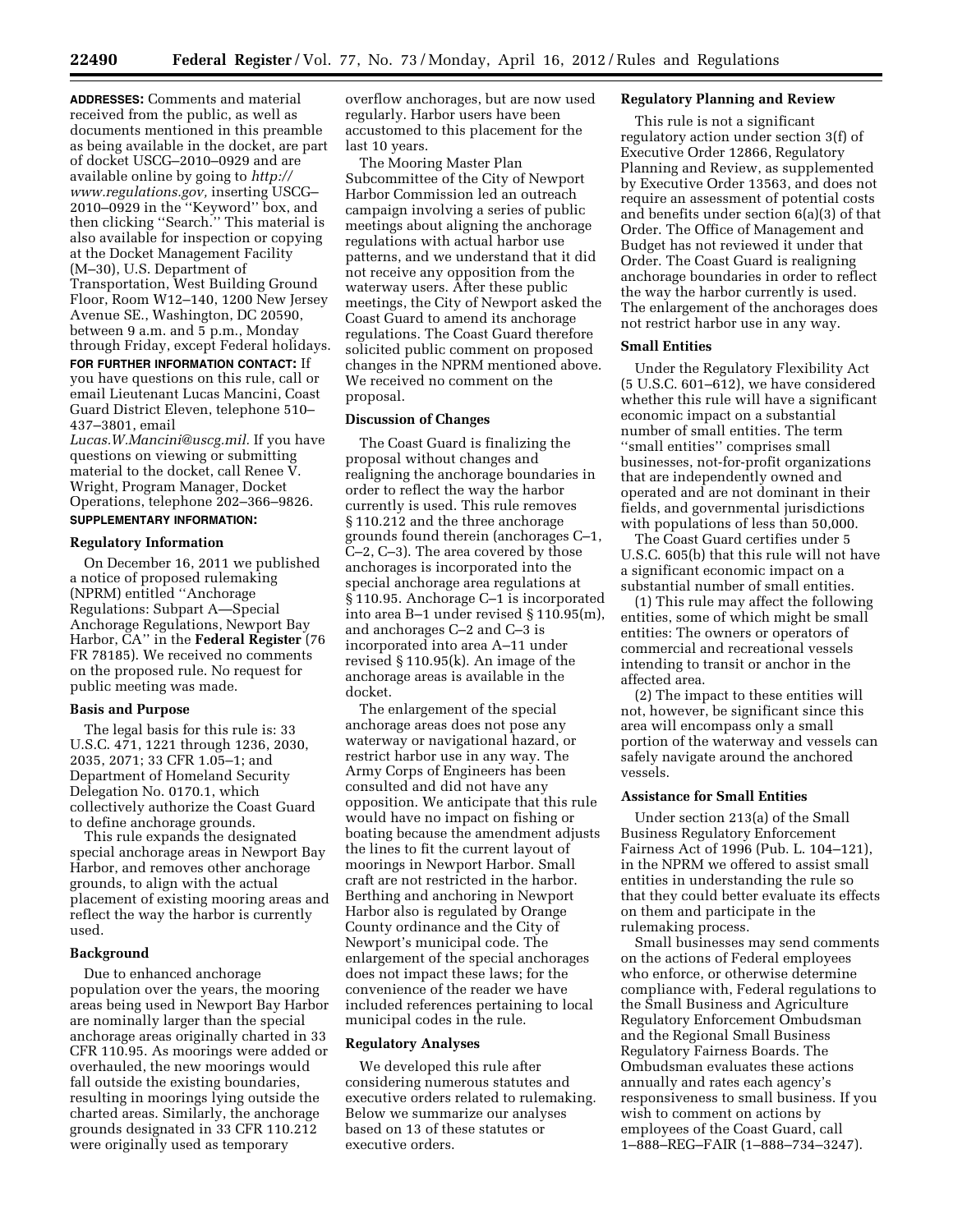The Coast Guard will not retaliate against small entities that question or complain about this rule or any policy or action of the Coast Guard.

# **Collection of Information**

This rule calls for no new collection of information under the Paperwork Reduction Act of 1995 (44 U.S.C. 3501– 3520).

#### **Federalism**

A rule has implications for federalism under Executive Order 13132, Federalism, if it has a substantial direct effect on State or local governments and would either preempt State law or impose a substantial direct cost of compliance on them. We have analyzed this rule under that Order and have determined that it does not have implications for federalism.

#### **Unfunded Mandates Reform Act**

The Unfunded Mandates Reform Act of 1995 (2 U.S.C. 1531–1538) requires Federal agencies to assess the effects of their discretionary regulatory actions. In particular, the Act addresses actions that may result in the expenditure by a State, local, or tribal government, in the aggregate, or by the private sector of \$100,000,000 (adjusted for inflation) or more in any one year. Though this rule would not result in such expenditure, we do discuss the effects of this rule elsewhere in this preamble.

### **Taking of Private Property**

This rule does not cause a taking of private property or otherwise have taking implications under Executive Order 12630, Governmental Actions and Interference with Constitutionally Protected Property Rights.

### **Civil Justice Reform**

This rule meets applicable standards in sections 3(a) and 3(b)(2) of Executive Order 12988, Civil Justice Reform, to minimize litigation, eliminate ambiguity, and reduce burden.

### **Protection of Children**

We have analyzed this rule under Executive Order 13045, Protection of Children from Environmental Health Risks and Safety Risks. This rule is not an economically significant rule and would not create an environmental risk to health or risk to safety that might disproportionately affect children.

#### **Indian Tribal Governments**

This rule does not have tribal implications under Executive Order 13175, Consultation and Coordination with Indian Tribal Governments, because it will not have a substantial

direct effect on one or more Indian tribes, on the relationship between the Federal Government and Indian tribes, or on the distribution of power and responsibilities between the Federal Government and Indian tribes.

#### **Energy Effects**

We have analyzed this rule under Executive Order 13211, Actions Concerning Regulations That Significantly Affect Energy Supply, Distribution, or Use. We have determined that it is not a ''significant energy action'' under that order because it is not a ''significant regulatory action'' under Executive Order 12866 and is not likely to have a significant adverse effect on the supply, distribution, or use of energy. The Administrator of the Office of Information and Regulatory Affairs has not designated it as a significant energy action. Therefore, it does not require a Statement of Energy Effects under Executive Order 13211.

### **Technical Standards**

The National Technology Transfer and Advancement Act (NTTAA) (15 U.S.C. 272 note) directs agencies to use voluntary consensus standards in their regulatory activities unless the agency provides Congress, through the Office of Management and Budget, with an explanation of why using these standards would be inconsistent with applicable law or otherwise impractical. Voluntary consensus standards are technical standards (e.g., specifications of materials, performance, design, or operation; test methods; sampling procedures; and related management systems practices) that are developed or adopted by voluntary consensus standards bodies.

This rule does not use technical standards. Therefore, we did not consider the use of voluntary consensus standards.

#### **Environment**

We have analyzed this rule under Department of Homeland Security Management Directive 023–01 and Commandant Instruction M16475.lD, which guide the Coast Guard in complying with the National Environmental Policy Act of 1969 (NEPA) (42 U.S.C. 4321–4370f), and have concluded that this action is one of a category of actions that do not individually or cumulatively have a significant effect on the human environment. An ''Environmental Analysis Check List'' and a categorical exclusion determination supporting this determination are available in the docket where indicated under

**ADDRESSES**. This rule involves changing the size of special anchorage areas.

### **List of Subjects in 33 CFR Part 110**

Anchorage grounds. For the reasons discussed in the preamble, the Coast Guard amends 33 CFR part 110 as follows:

### **PART 110—ANCHORAGE REGULATIONS**

■ 1. The authority citation for part 110 continues to read as follows:

**Authority:** 33 U.S.C. 471, 1221 through 1236, 2030, 2035, 2071; 33 CFR 1.05–1(g); Department of Homeland Security Delegation No. 0170.1.

■ 2. Revise § 110.95 to read as follows:

# **§ 110.95 Newport Bay Harbor, Calif.**

(a) *Area A–1.* The entire water area within beginning at latitude 33°36′09.3″ N., longitude 117°53′52.6″ W.; thence to latitude 33°36′11.4″ N., longitude 117°53′51.2″ W.; thence to latitude 33°36′04.0″ N., longitude 117°53′33.4″ W.; thence to latitude 33°36′03.9″ N., longitude 117°53′20.4″ W.; thence to 33°36′01.1″ N., longitude 117°53′09.9″ W.; thence to 33°36′01.1″ N., longitude 117°53′32.7″ W.; thence to 33°36′03.9 N., longitude 117°53′41.9″ W.; returning to latitude 33°36′09.3″ N., longitude 117°53′52.6″ W.

(b) *Area A–2.* The entire water area within beginning at latitude 33°36′12.9″ N., longitude 117°53′44.2″ W; thence to latitude 33°36′14.2″ N., longitude 117°53′44.3″ W.; thence to latitude 33°36′14.2″ N., longitude 117°53′20.6″ W.; thence to latitude 33°36′10.8″ N., longitude 117°53′20.5″ W.; thence to latitude 33°36′12.7″ N., longitude 117°53′29.9″ W.; thence to latitude 33°36′12.7″ N., longitude 117°53′35.4″ W.; thence to latitude 33°36′12.9″ N., longitude 117°53′37.0″ W.; returning to latitude 33°36′12.9″ N., longitude 117°53′44.2″ W.

(c) *Area A–3.* The entire water area within beginning at latitude 33°36′22.7″ N., longitude 117 54′12.6″ W.; thence to latitude 33°36′24.9″ N., longitude 117°54′12.6″ W.; thence to latitude 33°36′26.2″ N., longitude 117°54′11.3″ W.; thence to latitude 33°36′18.7″ N., longitude 117°54′00.5″ W.; thence to latitude 33°36′16.2″ N., longitude 117°54′02.9″ W.; returning to latitude 33°36′22.7″ N., longitude 117°54′12.6″ W.

(d) *Area A–4.* The entire water area within beginning at latitude 33°36′ 32.7″ N., longitude 117°53′56.6″ W.; thence to latitude 33°36′33.6″ N., longitude 117°53′56.6″ W.; thence to latitude 33°36′33.5″ N., longitude 117°53′26.2″ W.; thence to latitude 33°36′32.9″ N.,